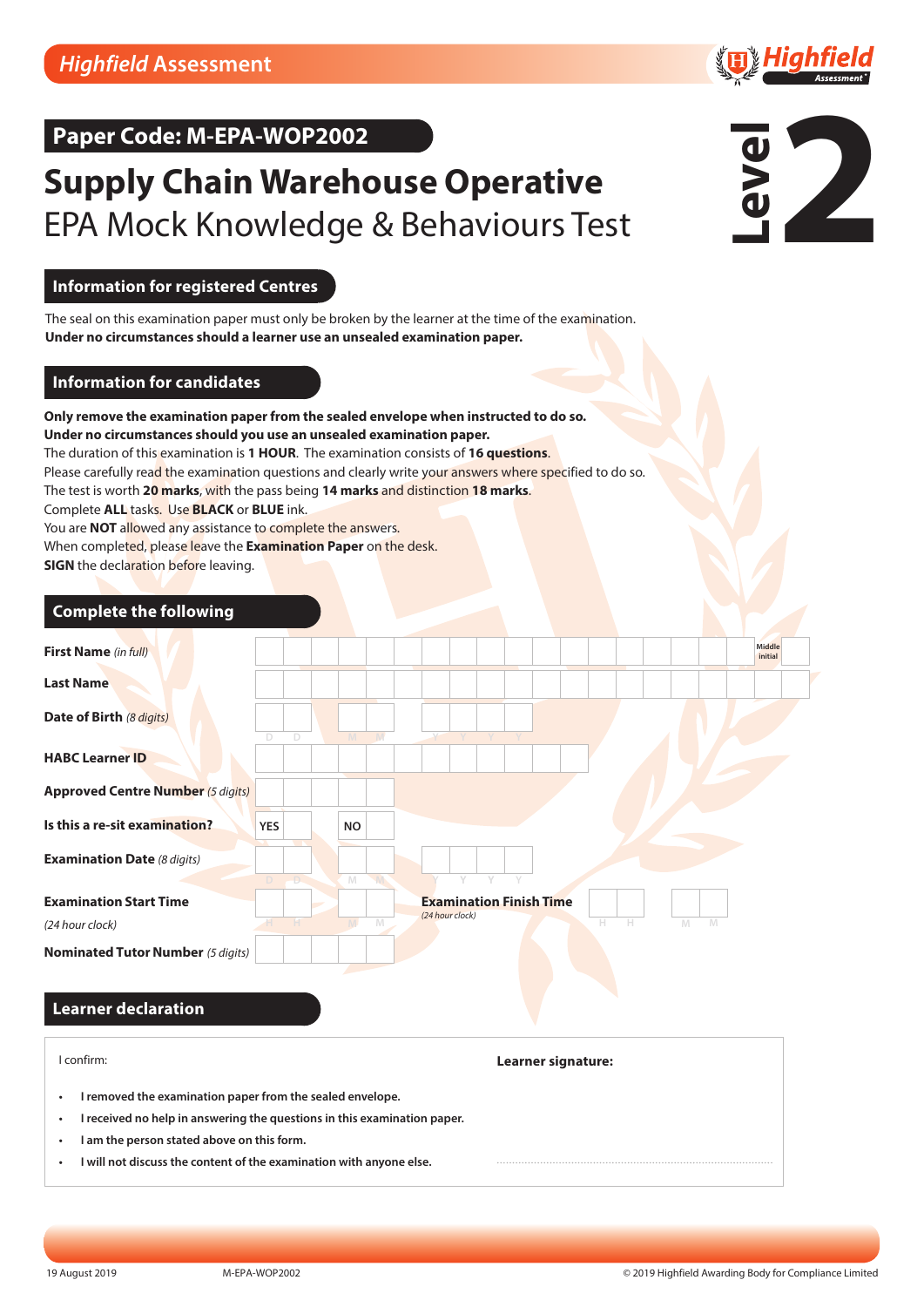

#### **1**

State **one** main function of warehousing in the supply chain industry.

*(1 mark)*

#### **2**

Give **one** action an operative must do **before** using a piece of equipment that they have already been trained to use.

**3**

Give **one** reason why the key should be **removed** from a fork-lift truck after use.

**4**

State **one** benefit of using an effective stock control system.

*(1 mark)*

*(1 mark)*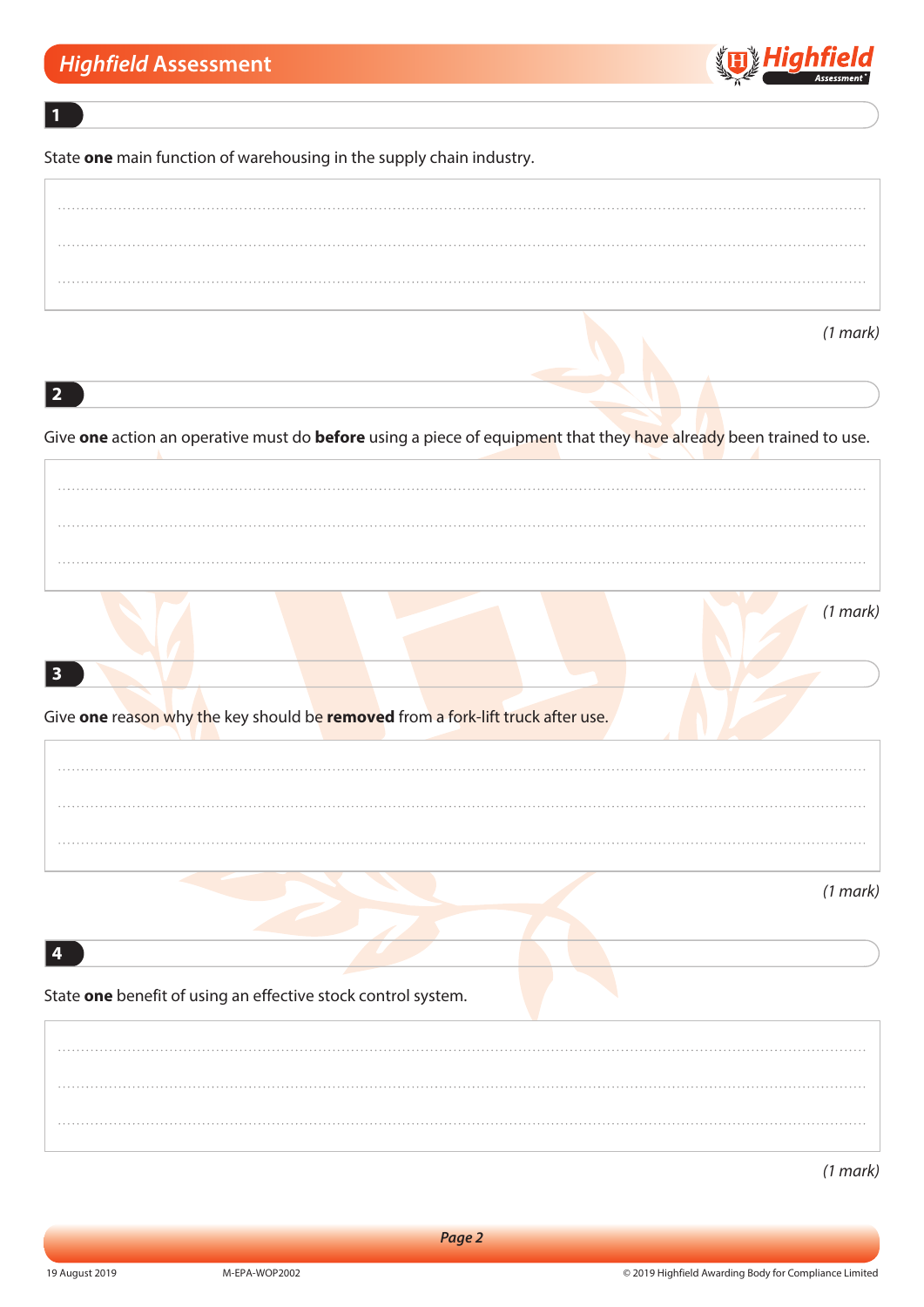

*(1 mark)*

#### **5**

State **one** of the safest ways to stack goods when using a hand pallet truck.

#### **6**

State **one** benefit to a warehouse of using a bar code scanning system.

 *(1 mark)*

**7**

State **one** of the most appropriate methods to ensure that the correct delivery of stock has been received.

 *(1 mark)*

**8**

State **one** of the main responsibilities of an **employee** under health and safety legislation.

 *(1 mark)*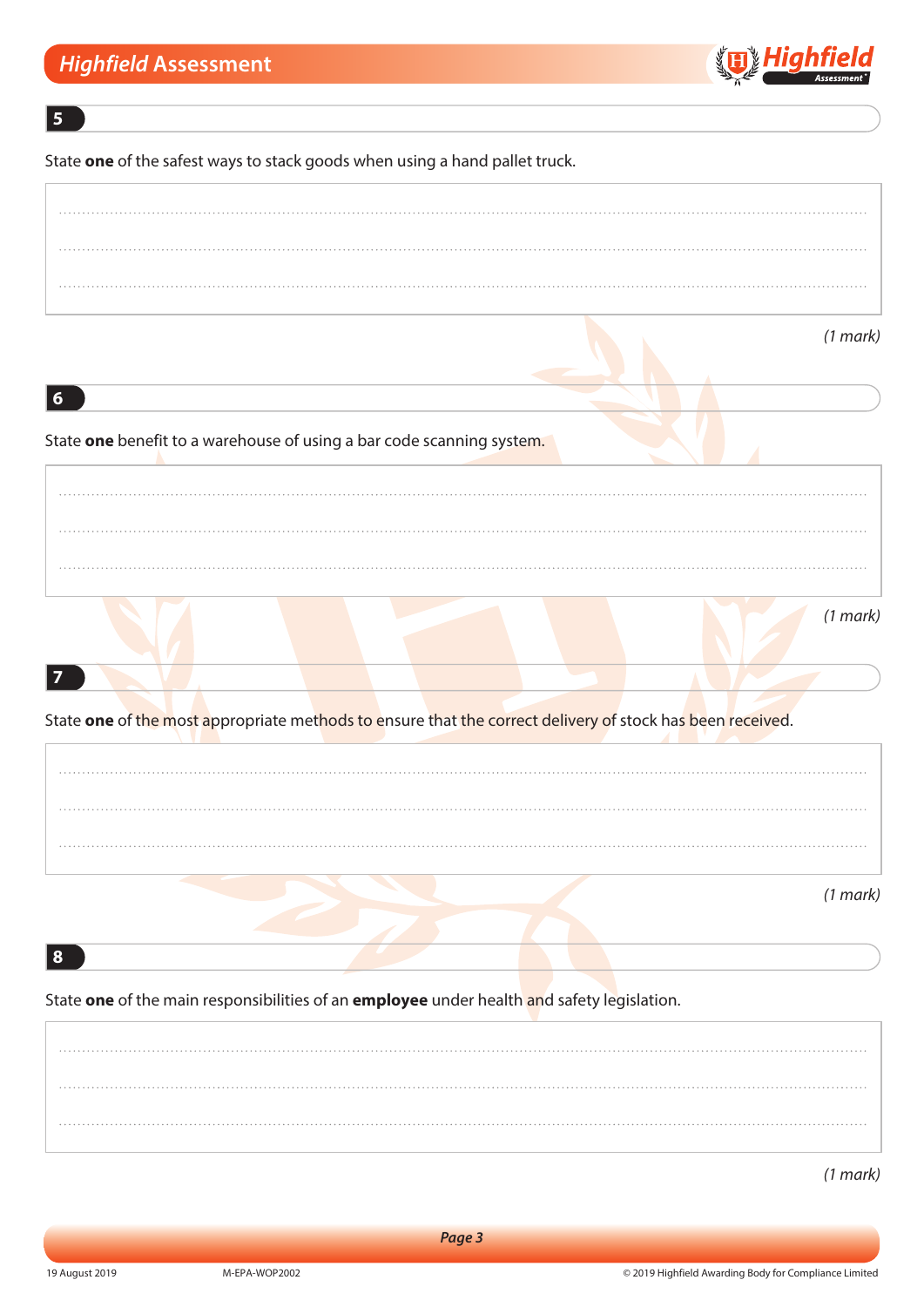

*(1 mark)*

#### **9**

State **one** requirement under LOLER (Lifting Operations and Lifting Equipment Regulations).

#### **10**

Outline **two** ways that warehouse operatives can work to **minimise** their impact on the environment.

#### **11**

State **one** benefit of providing excellent customer service.

#### *(1 mark)*

 *(2 marks)*

#### **12**

State **one** key feature of a company's brand.

#### *(1 mark)*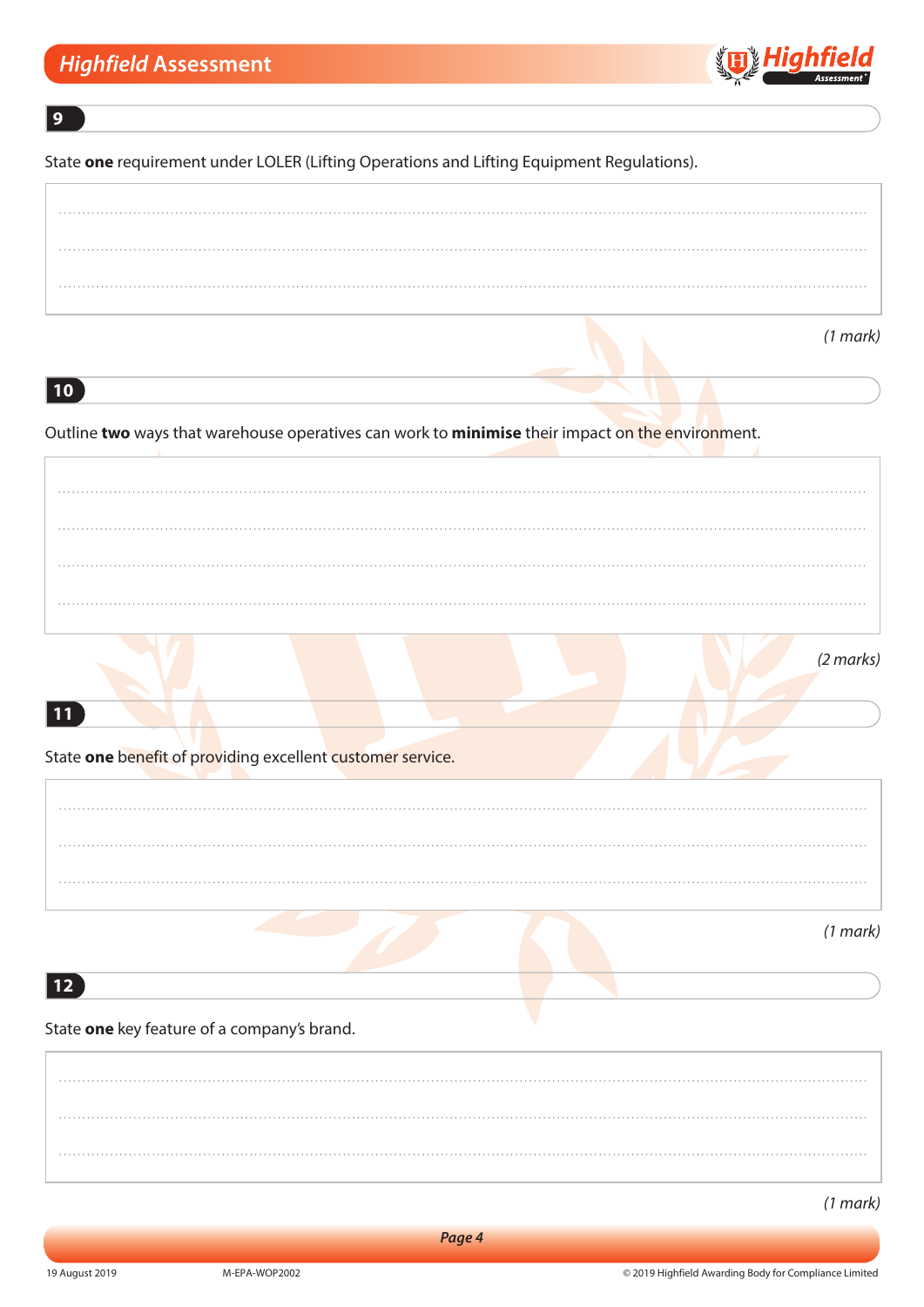

#### **13**

State **one** way to keep up to date with new technology.

#### **14**

You are explaining the fire and evacuation procedures to a new employee as part of their induction in the warehouse.

Give **two** examples of how you can check that they understand the procedures you have explained.

| . |
|---|
|   |

 *(2 marks)*

 *(1 mark)*

#### **15**

You realise that there is a more efficient method of stock counting that is carried out by you and your colleagues. Give **two** ways that you can put your ideas across.

 *(2 marks)*

*Please turn ove*r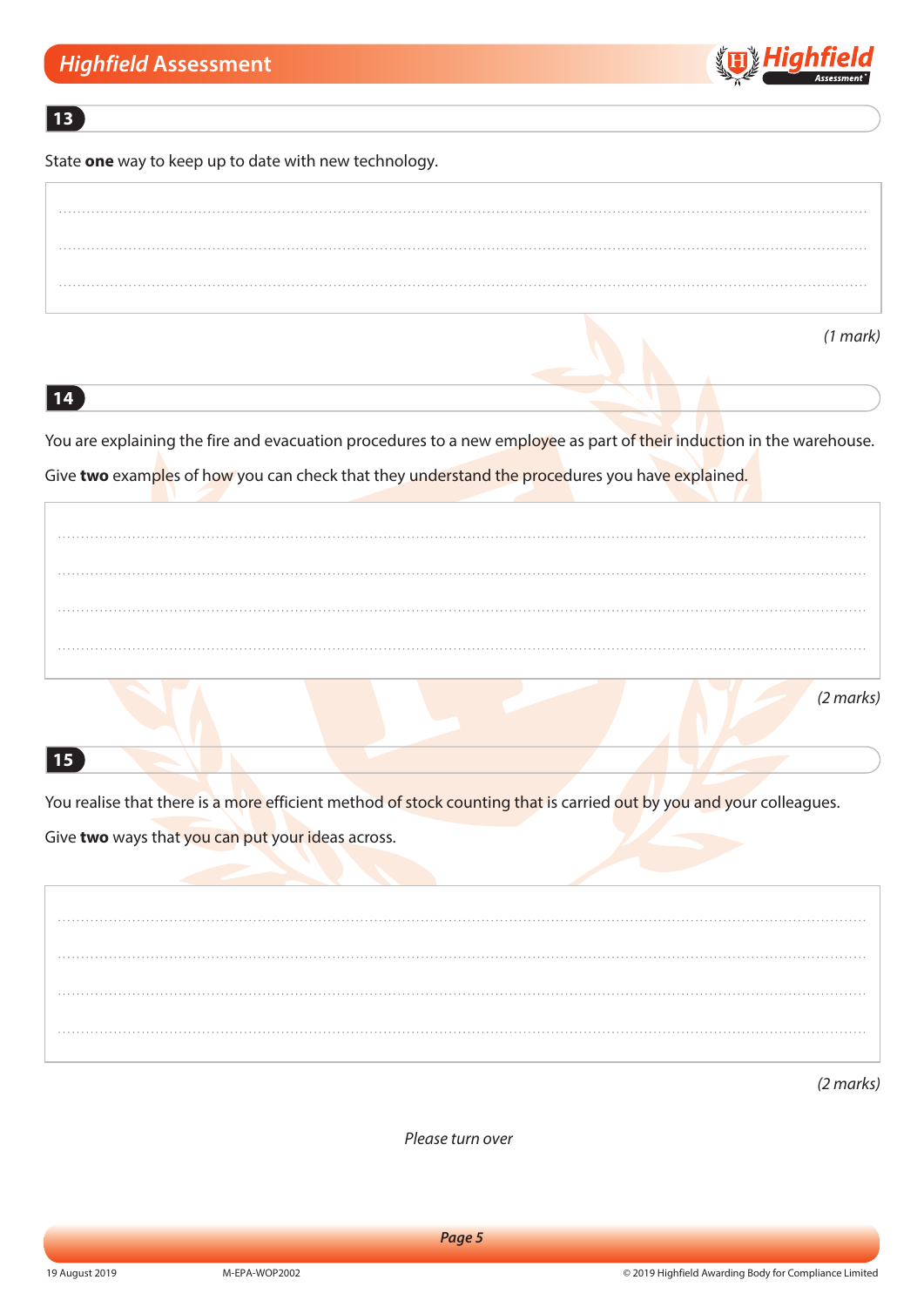

### **16**

During a particularly busy period, you make a dispatch error that costs your team their monthly bonus.

Give **two** examples of how you could handle this situation.

 *(2 marks) ------------------------------------------------------------------------ END OF TEST ----------------------------------------------------------------*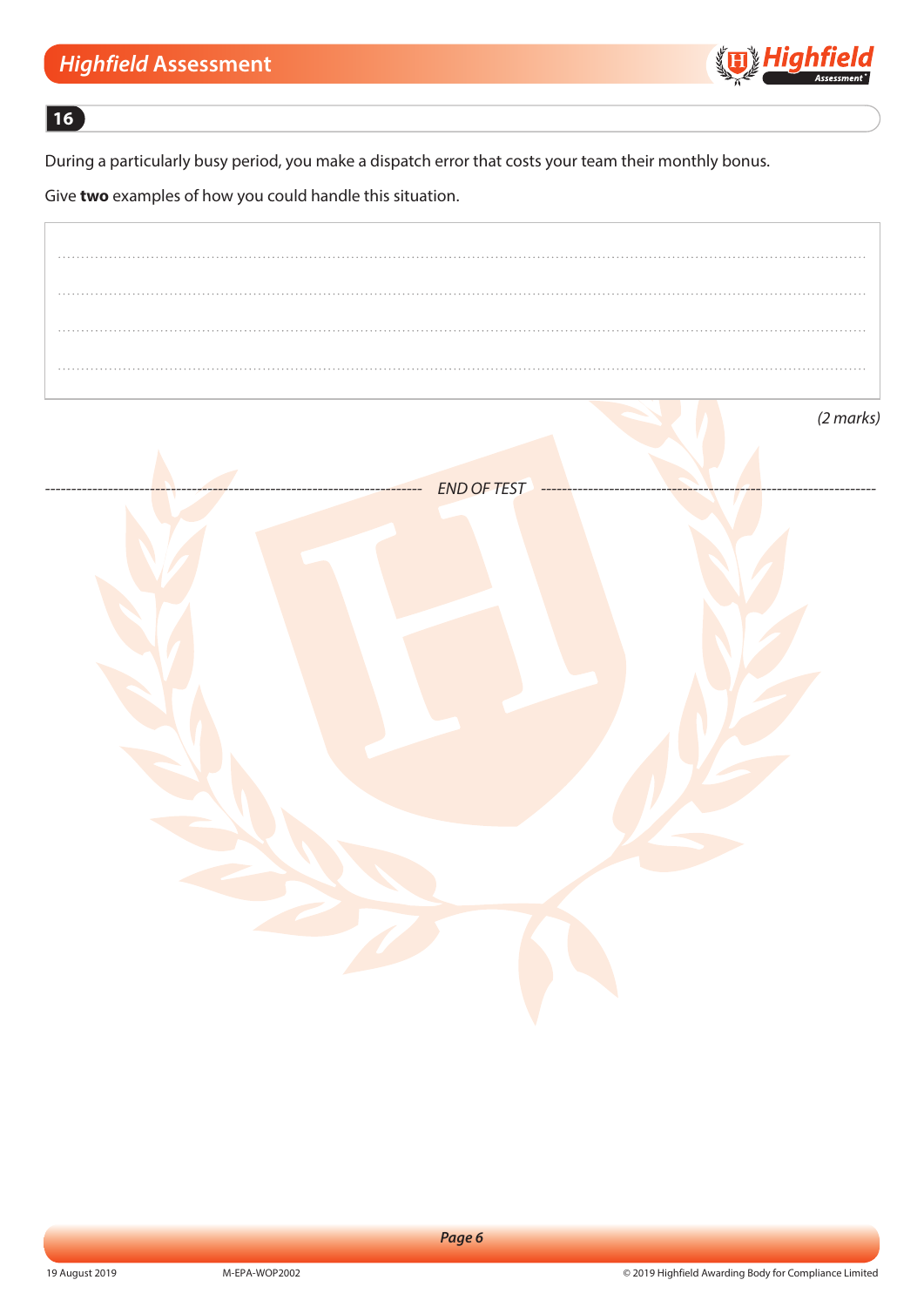

### **Page intentionally blank**